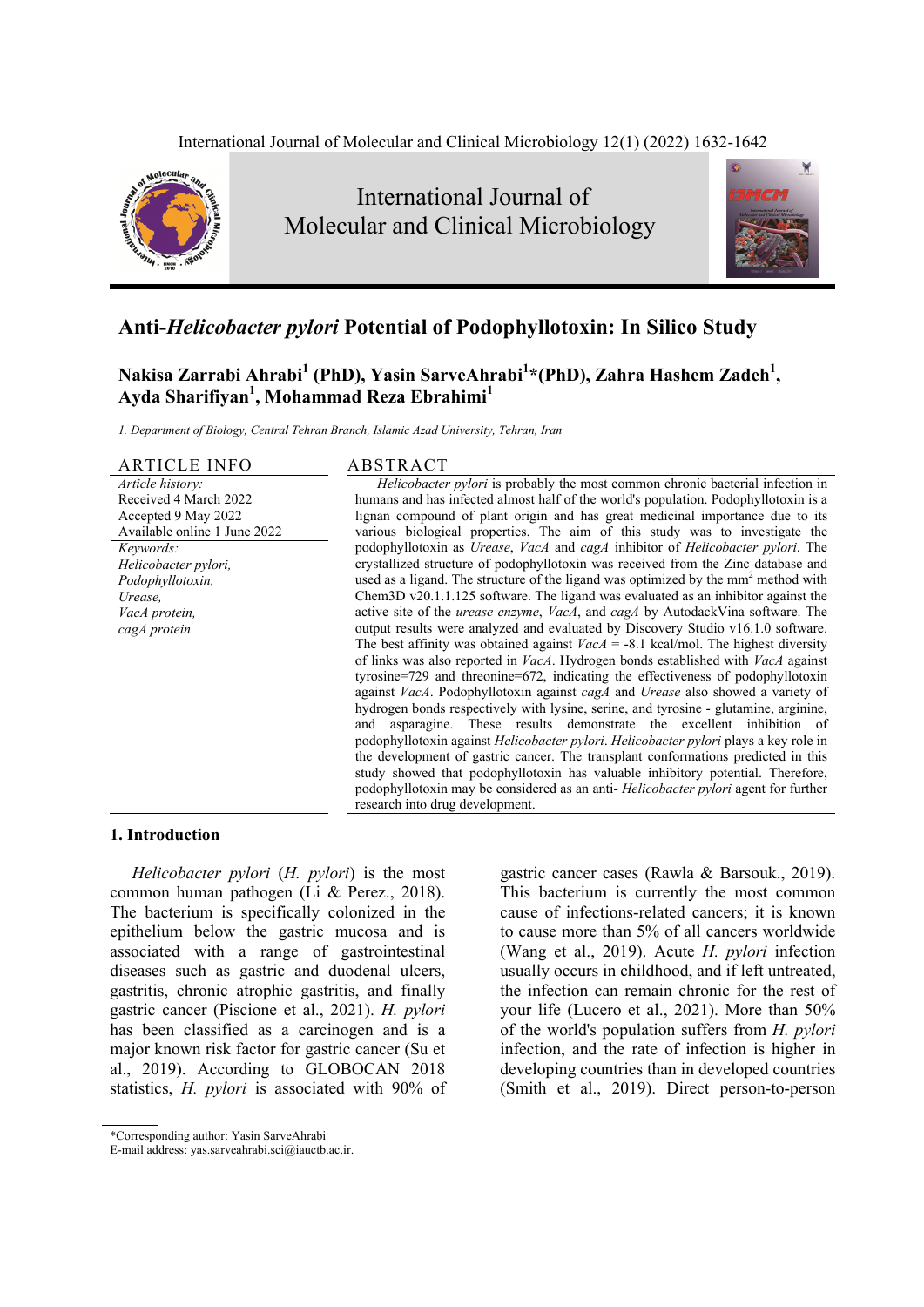transmission is the main route of transmission of *H. pylori* infection and generally occurs through the oral-oral cycle (via saliva) and the fecal-oral cycle (Zamani et al., 2017). In the treatment of this important gastrointestinal pathogen, common antibiotics such as metronidazole, amoxicillin, clarithromycin, tetracycline, furazolidone, ciprofloxacin and rifamycin are used in combination with proton pump inhibitors and bismuth salts (Yousefi-Avarvand et al., 2018). However, in some cases, we encounter antibiotic resistance of this bacterium, so due to the high resistance of this bacterium to common antibiotics used for treatment, the need to replace new drugs is increasing day by day (Coelho et al., 2018). *Urease* is the most important protein component of *H. pylori* and is known as an important antigen for the diagnosis of this bacterium (Keikha et al., 2019). By hydrolyzing urea and producing ammonia as a neutralizer of stomach acid, this enzyme creates the conditions for bacterial survival at the acidic pH of the stomach (Ansari & Yamaoka., 2017). Also, ammonium hydroxide produced by this enzyme plays a major role in the degradation of host tissues (Graham & Miftahussurur., 2018). One of the most important pathogens in *H. pylori* is gene-related *cytotoxin A* (*VacA*) and *cytotoxin vacuolating* (*cagA*) (Vaira et al., 2001). The *cagA* gene encodes a 120-kDa protein with unknown function in 70-60% of *H. pylori* strains. In general, the data indicate that infection with strains containing *cagA* increases the risk of certain clinical symptoms, but the occurrence of these clinical symptoms is not predictable (Backert & Blaser., 2016). The *VacA* gene encodes another important pathogenic factor that causes a vacuole to form on the surface of eukaryotic cells under certain conditions *in vitro* (Lin et al., 2021). The compound podophyllotoxin (PTOX), known as podophyllux, is a non-alkaloid toxin in the lignan family, which is isolated from the podophyllum plant (*Podophyllum peltatum*) from the barberry family (Berberidaceae) and is used as one of the main treatments for viral agents (Sharma et al., 2018). PTOX and its derivatives are precursors to important anticancer compounds called Etoposide and Teniposide, which are used in the treatment of various cancers such as lung cancer, testicular cancer and lymphoma (Bashir et al., 2020). Research has also been done on the effect of PTOX and its derivatives on bacterial and fungal samples (Patwari et al., 2018). Despite numerous studies on the mechanism of action of podophyllotoxin against cancers and the proposed mechanisms, the exact mechanism of this drug is unknown (Singh et al., 2013). Studies have shown that the sugar derivative podophyllotoxin induces death Programmed cell (apoptosis) on ovarian carcinoma (Hela) and lung adenocarcinoma (A2) (Qi et al., 2005). Also, the study of apoptosis analysis using flow cytometry showed that podophyllotoxin induces apoptosis of human bladder cancer cell line 5637 (Sadeghi et al., 2015). The increasing need to produce pharmaceutical compounds and replace compounds with drugs with resistance has become a necessity, so the purpose of this study was to investigate the molecular docking studies of PTOX as potential *urease*, *VacA* and *cagA* inhibitors of *H. pylori*.

# **2. Materials and Methods**

## *2.1. Ligand preparation*

 The Crystallized structure of PTOX as a ligand was downloaded from the ZINC database (The ZINC database is a curated collection of commercially available chemical compounds prepared especially for virtual screening) with code Zinc1532024, Chemical Formula:  $C_{22}H_{22}O_8$ , Molecular Weight: 414.4kD and PubChem ID: 11384429 (Fig 1). Then optimized ligand with the  $MM<sup>2</sup>$  Job command by Chem3D v20.1.1.125 software. The total energy, Stretch, bend and Torsion of ligand after optimization, respectively, 36.5151 kcal/mol, 3.4127, 23.0434 and -16.6882 (Outeiral et al., 2021).

## *2.2. Protein preparation*

 Crystallized structure of *urease* (*PDB ID: 1E9Z-chain B*), *VacA* (*PDB ID: 2QV3-chain A*) and *cagA* (*PDB ID: 4DVY-chain P*) of *H. pylori* were downloaded from Protein Data Bank (The Protein Data Bank (PDB) is a database for the three-dimensional structural data of large biological molecules, such as proteins and nucleic acids) with resolution of 3°A angstrom. Gastiger charge and polar hydrogens added with AutoDockTools-1.5.6 software. All water molecules and ligands were deleted from main chains of each structures. Grid box for *1W9Z* = 90×90×90, *2QV3*= 86×86×86 and *4DVY*=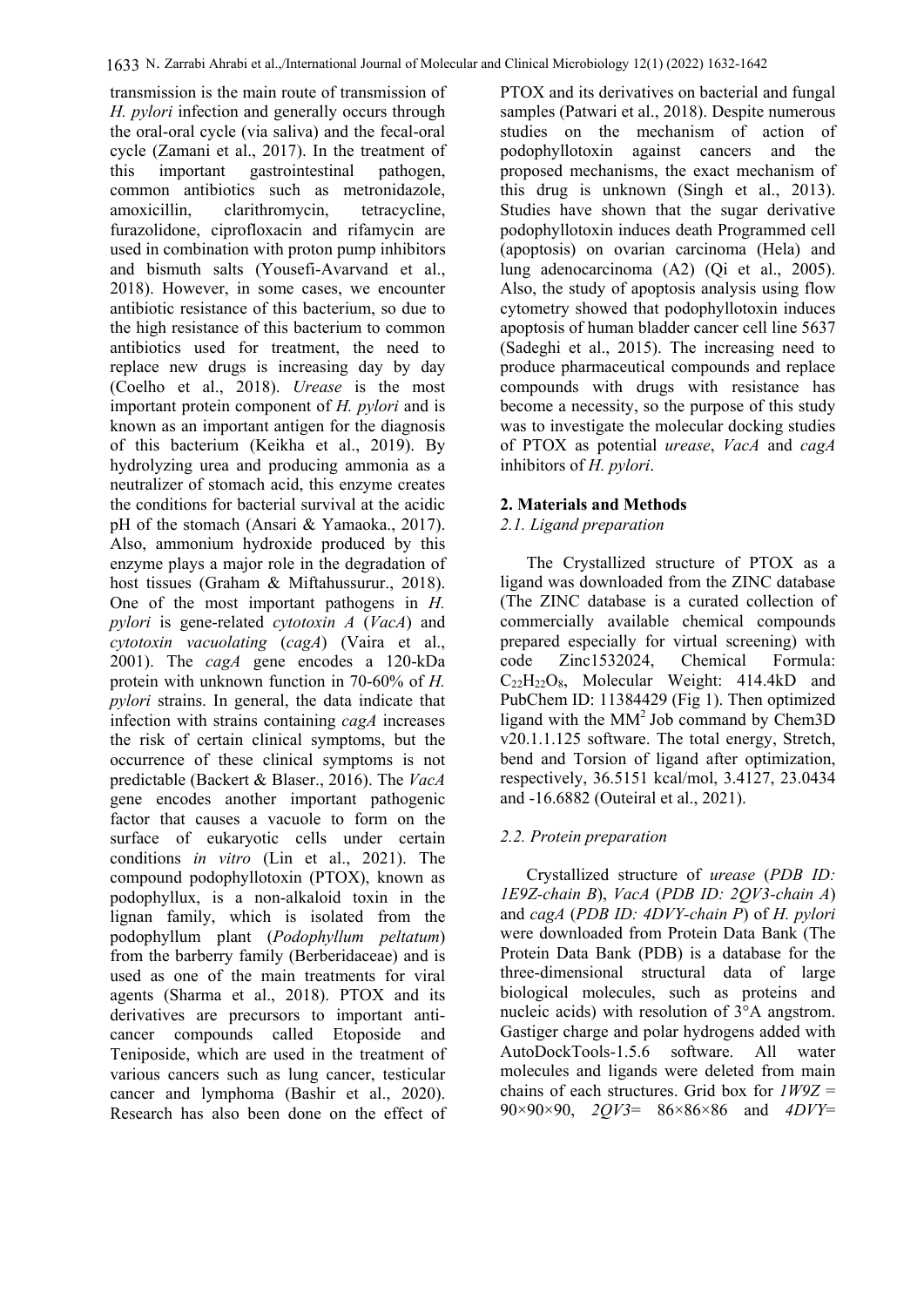114×114×114 with spacing 1°A (Ghameshlouei et al., 2021).

#### *2.3. Molecular docking*

The docking process of PTOX to the *urease*, *VacA* and *cagA* binding sites were performed using AutoDockVina software and Discovery Studio 4.5. Ligand and junction interactions were investigated and analyzed by Discovery Studio 4.5 Client software. All docking calculations were performed using the genetic

optimization algorithm and Lamarck traits, which are configured as follows: The maximum number of energy assessments is 25,000,000, an initial population of 150 is randomly assigned, the maximum number of generations is 27,000, the mutation rate is 0.02, and the crossover rate is 0.8 and an elitism value. For local search, the so-called Solis algorithm was used with a maximum of 1000 repetitions per search. This process was performed by considering the protein as inflexible and the ligand as flexible (Morris & Lim-Wilby., 2008).



Figure 1. Chemical structure of PTOX

#### **3. Results**

According to Table 1, All affinities were calculated, the best affinity for each receptor with low  $\Delta G$  (- $\Delta G$  bind) were selected to continue for Auto dock interactions. PTOX interactions within the active site *1E9Z-chain B*, *2QV3-chain A*, and *4DVY-chain P* are shown in Table 1 and Figure 2. PTOX various links in order with two strong hydrogen bonds with the amino acids Tyrosine: 729 and Threonine: 672, two stronger carbon-hydrogen bonds with Asparagine: 732 and Tyrosine: 675, two van der Waals bonds balanced with Proline: 677 and Phenylalanine: 674. And two Alkyl bonds with Valine: 739 and Arginine: 734, it forms the *2QV3* receptor.

Docking's results showed that PTOX in a favorable conformation and by creating stronger bonds causes better and more inhibition of *2QV3* receptor than other receptors. In addition, PTOX forms three strong hydrogen bonds with the amino acids Lysine: 499, Serine: 497 and Tyrosine: 473 of the *4DVY* receptor. Also, PTOX forms three strong hydrogen bonds with the amino acids Glutamine: 378, Arginine: 375 and Asparagine: 309 of the *1E9Z* receptor. According to the results of the predicted conformational conformations, it can be claimed that the combination PTOX has valuable inhibitory potential and can be used as an agent to develop alternative drug structures in the treatment of *H. pylori* infections in future research.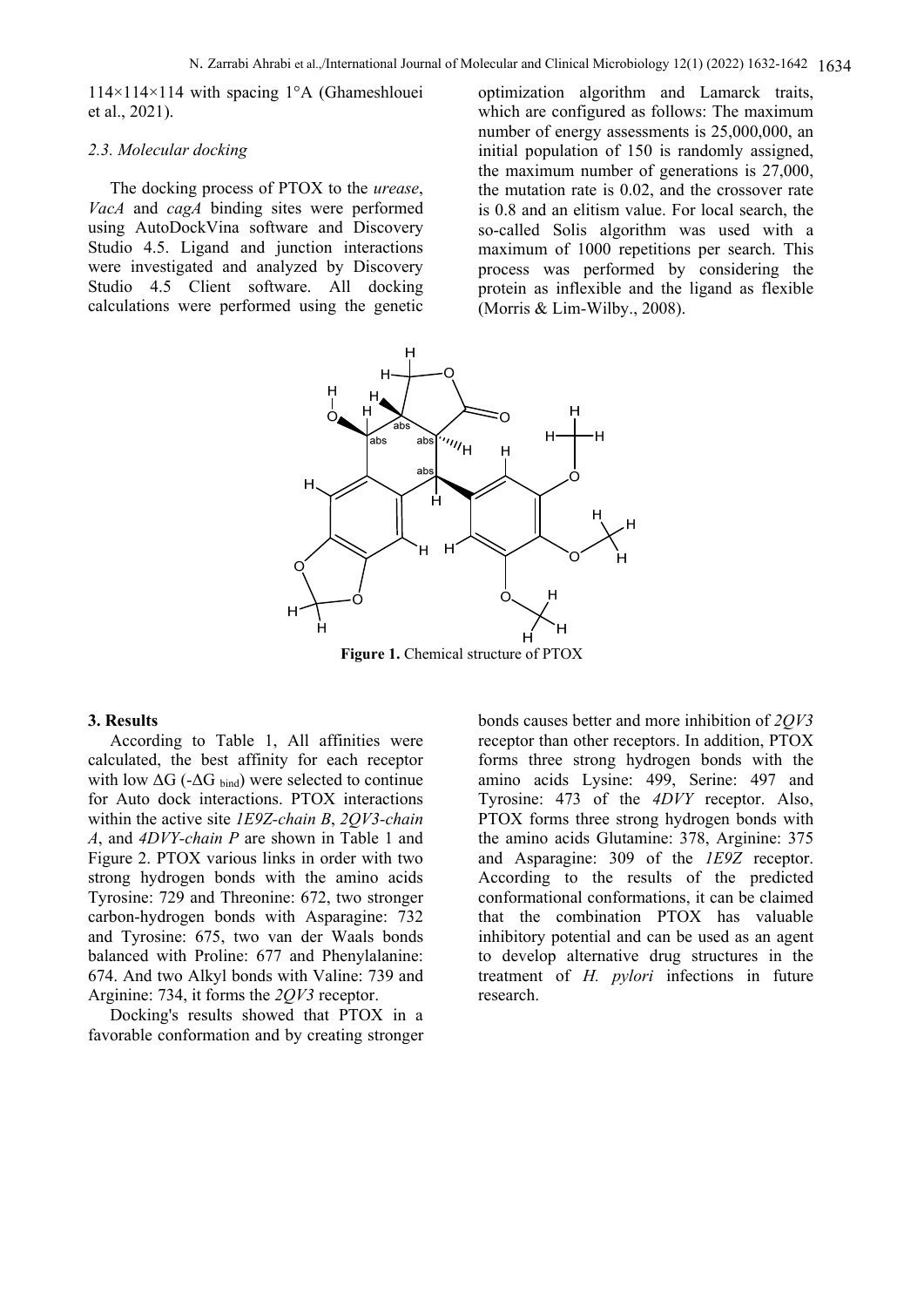1635 N. Zarrabi Ahrabi et al.,/International Journal of Molecular and Clinical Microbiology 12(1) (2022) 1632-1642

| Table 1. AutoDockVina results of PTOX as an inhibitor of <i>H.pylori</i> |                   |                               |                                                    |                                                       |                              |                                    |
|--------------------------------------------------------------------------|-------------------|-------------------------------|----------------------------------------------------|-------------------------------------------------------|------------------------------|------------------------------------|
| Ligand                                                                   | Receptor          | <b>Affinity</b><br>(kCal/mol) | <b>Hydrogen Bond</b>                               | Carbon-Hydrogen<br>Bond                               | Pi-Alkyl<br><b>Bond</b>      | <b>Van Der Waals</b>               |
| <b>PTOX</b>                                                              | $IE9Z$ -chain $B$ | $-7.5$                        | Glutamine: 378<br>Arginine: 375<br>Asparagine: 309 | Glutamic acid: 371<br>Lysine: 559                     | Valine: 560<br>Alanine: 563  |                                    |
|                                                                          | $2QV3$ -chain A   | $-8.1$                        | Tyrosine: 729<br>Threonine: 672                    | Asparagine: 732<br>Tyrosine: 675                      | Valine: 739<br>Arginine: 734 | Proline: 677<br>Phenylalanine: 674 |
|                                                                          | $4DVY$ -chain $P$ | $-7.9$                        | Lysine: 499<br>Serine: 497<br>Tyrosine: 473        | Glutamic acid: 422<br>Asparagine: 597<br>Glycine: 496 |                              | -                                  |

#### **Figure 2.** 2D and 3D results of AutoDockVina

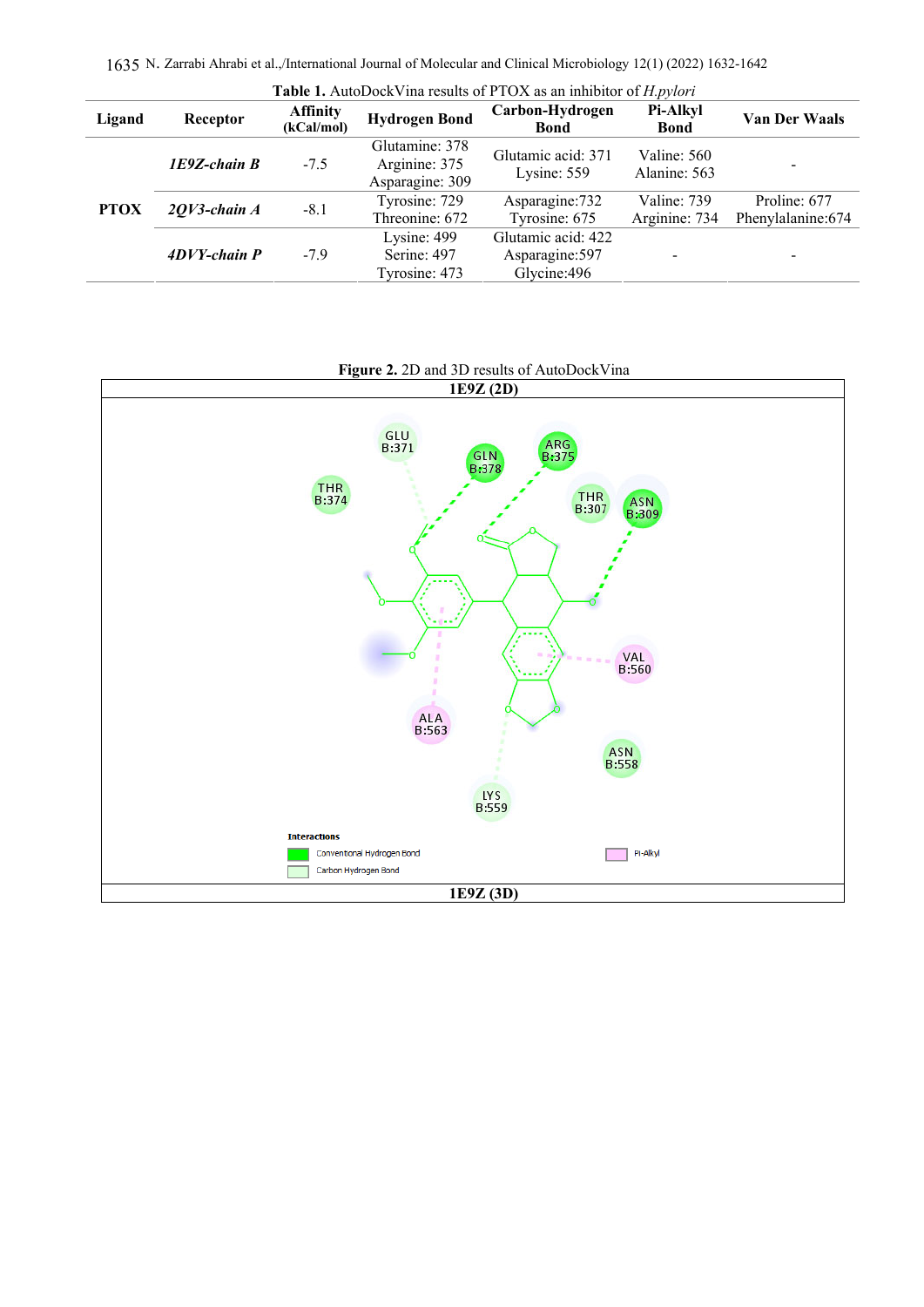N. Zarrabi Ahrabi et al.,/International Journal of Molecular and Clinical Microbiology 12(1) (2022) 1632-1642 1636

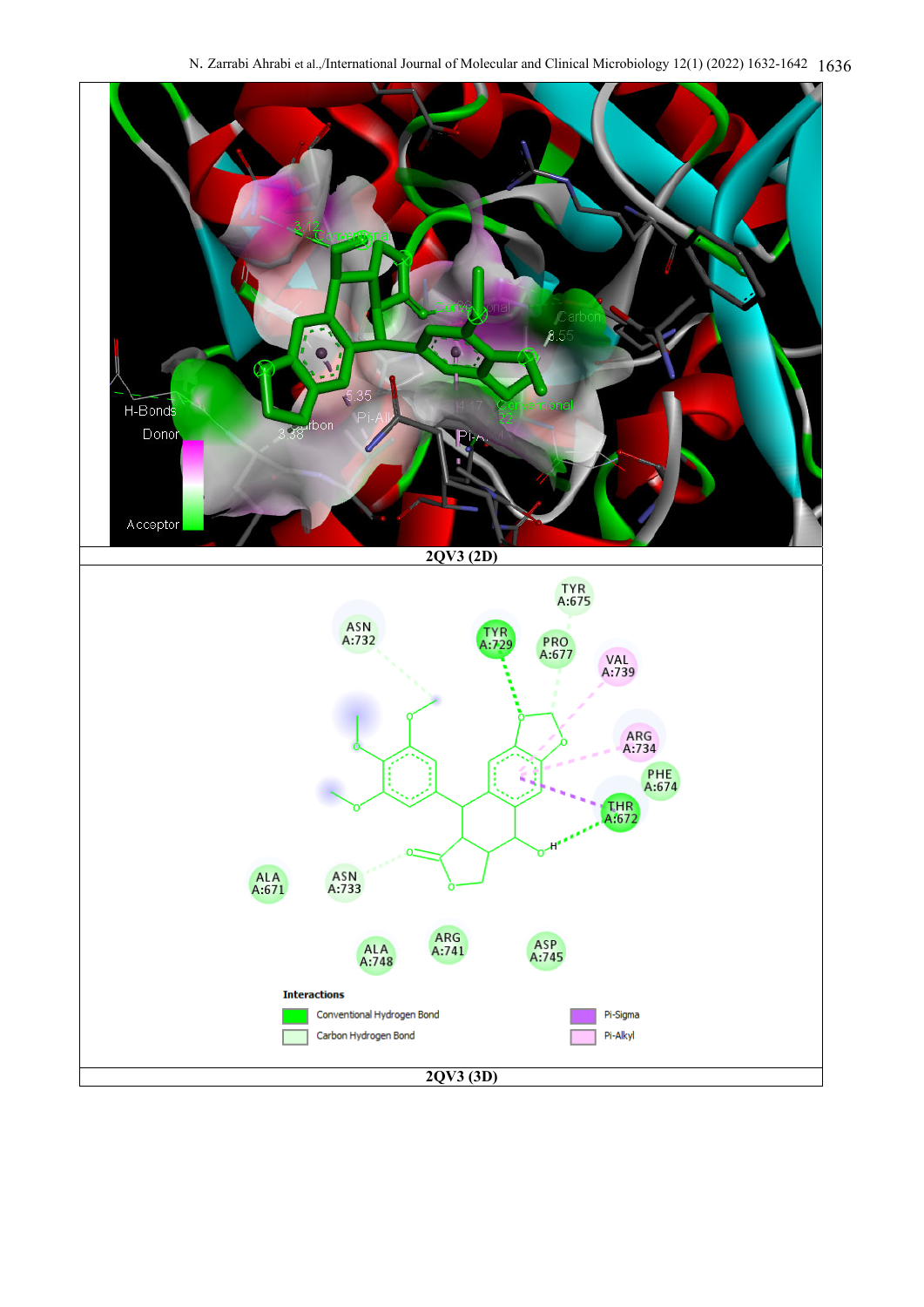

1637 N. Zarrabi Ahrabi et al.,/International Journal of Molecular and Clinical Microbiology 12(1) (2022) 1632-1642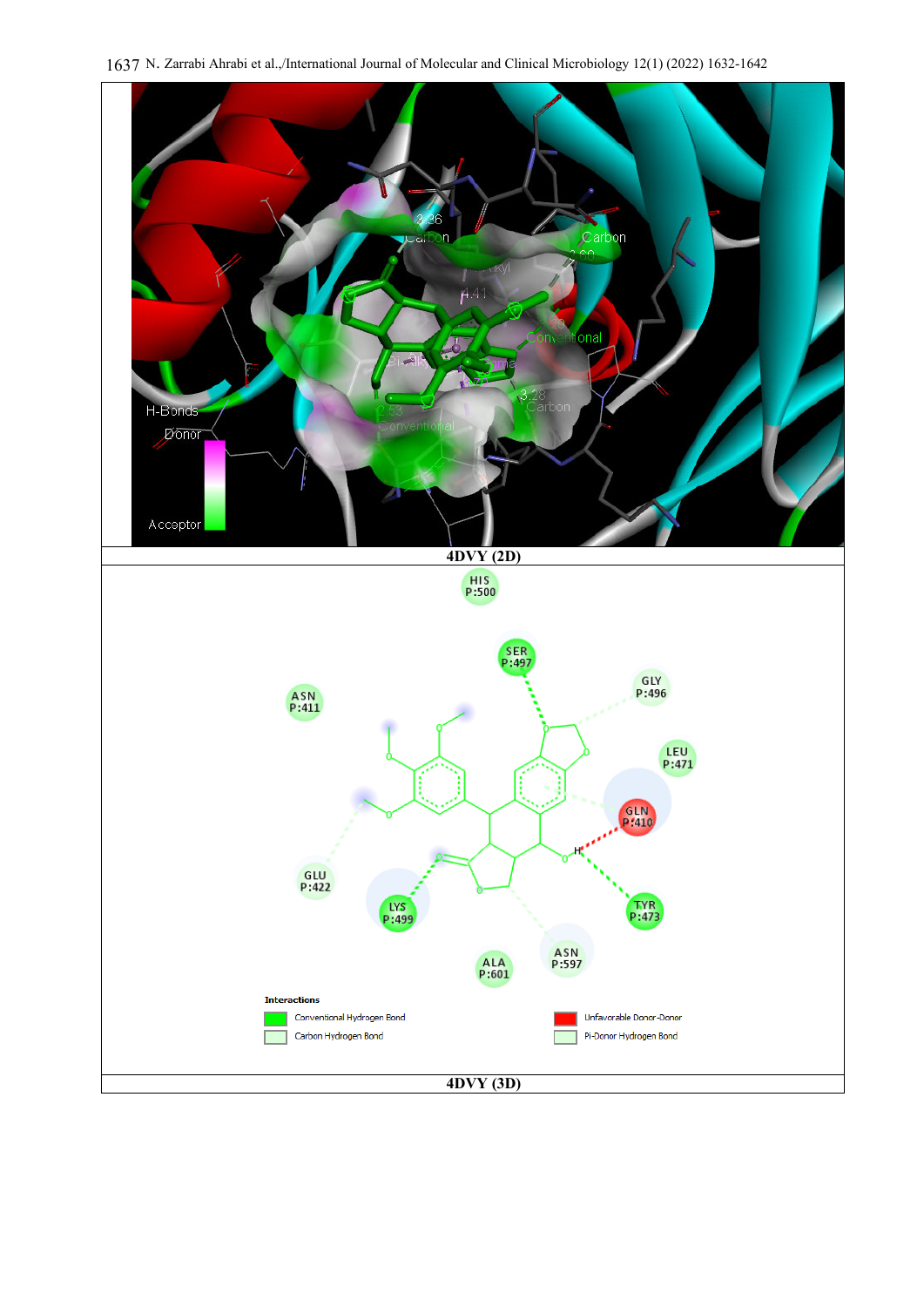

**Figure 4.** M-PCR test results for samples 1 to <sup>r</sup>, from left to right: Ladder 100bp - positive control - negative control of mep1 (1650 bp) and mep2 (1400 bp) genes. (Types 1, 3, 4, 5, 6, 9, 10, , 11,13 , 14 ,15, 16, 17, 19, 20, 21, 22, 23,27 and 28 had the Mep2 gene, and strains 7 had the Mep1 gene.)

#### **4. Discussion**

Cancer and its incidence is one of the most important current problems for human society (Smith et al., 2017). Unfortunately, in recent years, there is a growing trend in the world and in Iran. Finding therapeutic effects of natural compounds that can be used as drugs to kill cancer cells is one of the key priorities. Natural compounds have many advantages over chemical compounds such as fewer side effects (Demain & Vaishnav., 2011). Lignans are a group of phenylpropanoid compounds that are formed by the separation of two units of phenylpropane (Guo et al., 2019). Some studies has been shown the ecological and physiological function of lignans. However, that these compounds participate in the plant defense apparatus against plant and human pathogens (Sharma et al., 2020). Lignans are also part of phytoestrogen compounds and act like human estrogens. These compounds are structurally similar to estrogenic hormones and prevent the development of cancer when ingested by intestinal bacteria (Tanwar et al., 2021). Lignans

are also important in the treatment of diseases due to their antifungal, antimicrobial and antiviral properties. One of the most important lignans is PTOX from the aryltetraline group, whose semi-synthetic compounds are used in the treatment of cancer (Barbary et al., 2010). Few studies have been reported on the antibacterial activity of PTOX (Rocha et al., 2018). However, Nanjundaswamy et al. (2007) synthesized precursors of PTOX and examined their antibacterial activity. Their results showed that ethyl-2-(3′-methyl-4′-methoxybenzoyl) -3- (4 methoxyphenol) -cyclopropane-1-carboxylic acid and Ethyl-2-(3′-methyl-4′-methoxybenzyol-3-1- dimethoxyphenyl)-cyclopropane-carboxylic acid has significant antibacterial activity against *Citrobacter* sp., *Escherchia coli*, *Klebsiella pneumoniae*, *Pseudomonas aeruginosa*, *Salmonella typhi*, *Shigella sonnei* and *Streptococcus faecalis*. They also pointed out that the PTOX activities less than ciprofloxacin and equal to gentamicin and more than penicillin and streptomycin (Nanjundaswamy et al., 2007). In another study, Umesha et al. (2015) evaluated the antibacterial properties of synthesized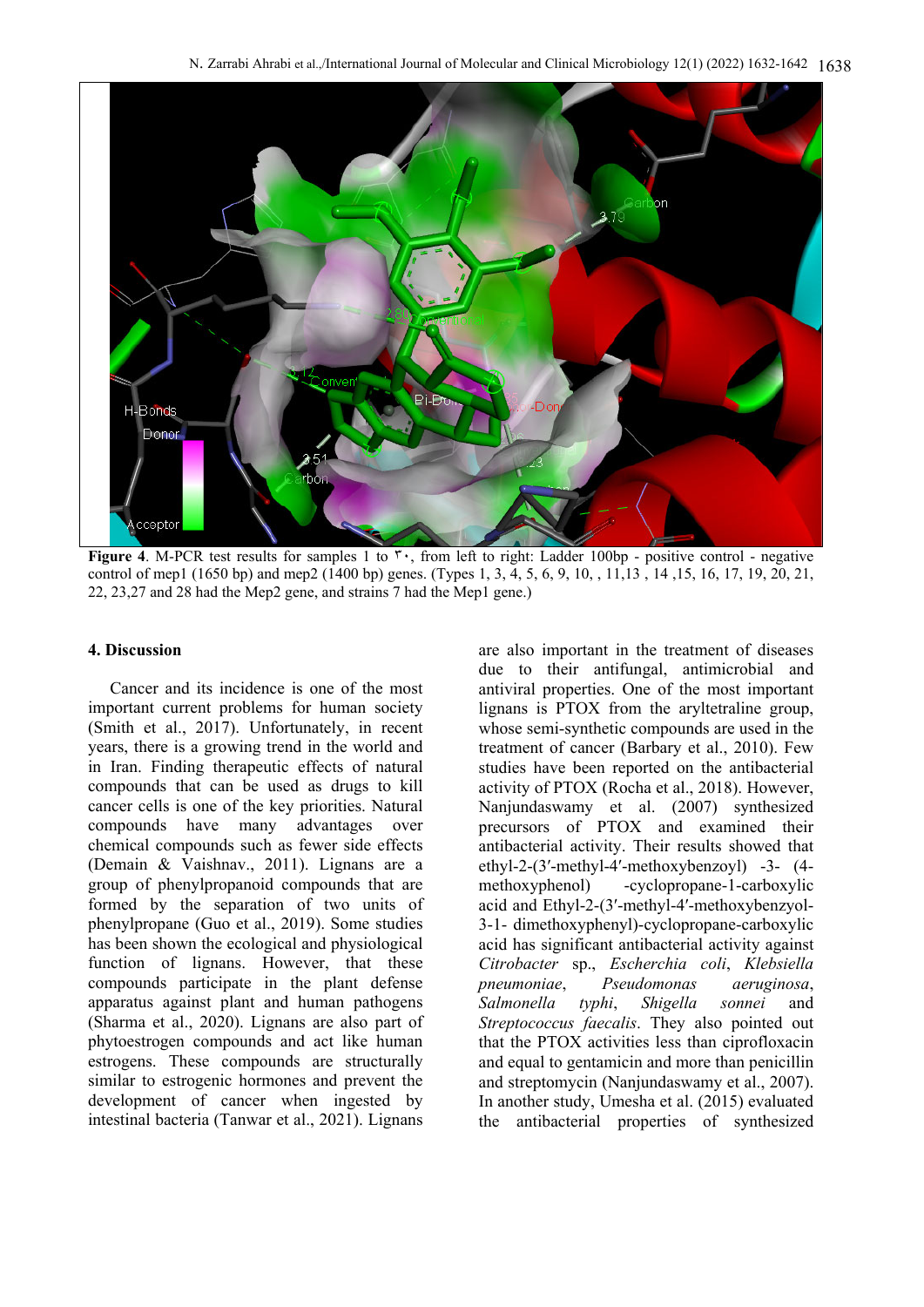pyrazoles containing PTOX analogues, which showed that PTOX derived compounds had favorable antibacterial properties against *E. faecalis*, *E. aerugenes*, *K. pneumonia* and *P. aeruginosa* (Umesha et al., 2015). In another study, Umesha and Basavaraju (2014) synthesized new pyrazole analogues of PTOX. Among their synthesized compounds, compound<br>7-(methylthio)-5-(4-(methylthio) phenyl)-4.5- $7-(\text{methylthio})-5-(4-(\text{methylthio})$ dihydro-2 H-benzo-indazole is more active than of all derivatives, Also compound 7- (methylthio)-5-(4-(methylthio)phenyl)-4,5 dihydro-2H-benzo-indazole had favorable antibacterial and antifungal activity (Umesha & Basavaraju., 2014). In this study, PTOX was evaluated as a ligand to inhibit the *urease*, *VacA*, and *cagA* receptors. The results showed that the ability of PTOX to inhibit *VacA* was higher than others due to its high and strong hydrogen bonds. In this regard, Jouimyi et al. (2020) evaluated the molecular binding of flavonoid compounds with *cagA* and *VacA* of *H. pylori* virulence factors. For the *cagA* protein, the licochalcone-A molecule showed the highest binding affinity (-8 kcal/mol). For the *VacA* protein, the galangin, luteolin, and apigenin molecules showed the highest binding affinity (- 8.9, -8.5, and -8.2 kcal/mol, respectively) (Jouimyi et al., 2020). The PTOX combination used in our study showed a higher affinity from the study of Jouimyi et al. *H. pylori* uses a needle-shaped organ to inject *CagA* and *VacA* at the junction of two cells lining the stomach. *CagA* is a toxin that produces the cytotoxin associated with the *VacA* gene. Not all strains of *H. pylori* carry the *CagA* and *VacA* genes, but only those classified as *CagA* and *VacA* positive. These toxins alter the structure of stomach cells, making it easier for bacteria to attach to them (Miernyk et al., 2011). In this study, computer data showed that the combination of PTOX with high levels of *VacA* inhibition could prevent them from being injected into stomach wall cells and even high adhesion. This possibility is confirmed when *In Vitro* and *In vivo* tests are also confirmed. In general, the present theoretical data suggest that PTOX can inhibit *H. pylori* pathogens. Molecular docking studies have provided good information on the binding tendency of PTOX to receptors and helped to understand the interactions that require further biochemical testing.

### **Conclusion**

- The results showed that the potential anti-H. Pylori effect of PTOX against the factors involved in the pathogenicity of this bacterium could be due to inhibition of various receptors, including VacA. The results of this research can play a key role in the development of therapeutic drugs for this bacterium.
- **Acknowledgment:** The author's appreciate all professors who participated voluntarily in this investigation.
- **Ethics approval:** This research has not been performed on human samples or laboratory animals.
- **Conflicts of Interest:** There is no conflict of interests.
- **Funding:** This article is an independent study that was conducted without organizational financial support.

# **Refereces**

- Ansari, S., Yamaoka, Y., 2017. Survival of Helicobacter pylori in gastric acidic territory. Helicobacter. 22, 12386. https://doi.org/10.1111/hel.12386.
- Backert, S., Blaser, MJ., 2016. The role of CagA in the gastric biology of Helicobacter pylori. Cancer. Res. 76, 4028-4031. https://doi.org/10.1158/0008- 5472.CAN-16-1680.
- Bashir, MK., Mustafa, YF., Oglah, MK., 2020. Antitumor, antioxidant, and antibacterial activities of glycosylconjugated compounds: A review. Syst. Rev. Pharm. 11, 175-185. https://doi.org/: 10.31838/srp.2020.4.26.
- Barbary, O., El-Sohaimy, S., El-Saadani, M., Zeitoun, A., 2010. Antioxidant, antimicrobial and anti-HCV activities of lignan extracted from flaxseed. Am. J. Agric. Biol. Sci. 6, 247-256.
- Coelho, LGV., Marinho, JR., Genta, R., Ribeiro, LT., Passos, MD., Zaterka, S., Assumpção, PP., Barbosa, AJ., Barbuti, R., Braga, LL., Breyer, H., 2018. IVth Brazilian consensus conference on Helicobacter pylori infection. Arq.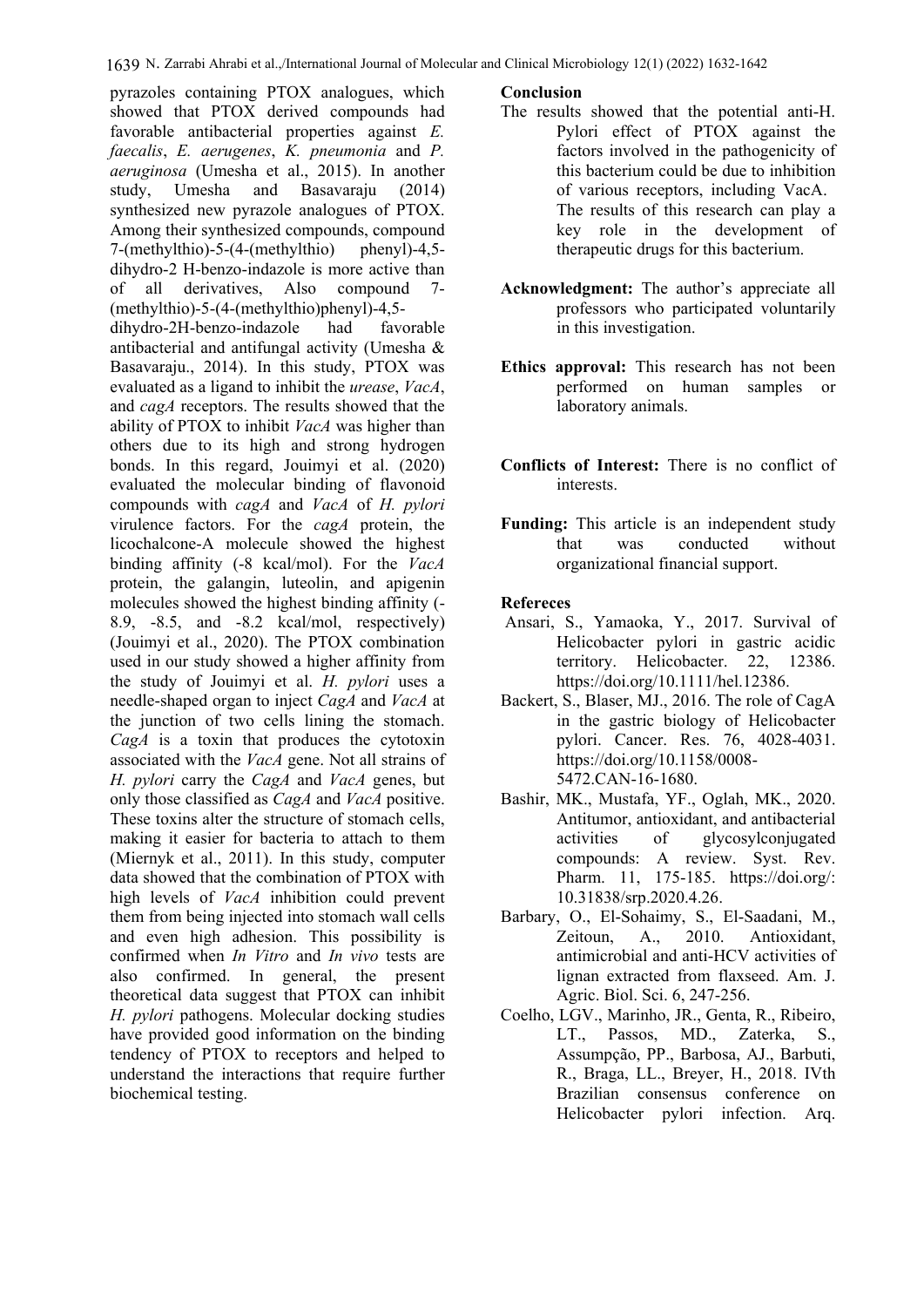Gastroenterol. 55, 97-121. https://doi.org/10.1590/S0004-2803. 201800000-20.

- Demain, A., & Vaishnav, P., 2011. Natural products for cancer chemotherapy. Microb. Biotechnol. 4, 687-699. https://doi.org/10.1111/j.1751- 7915.2010.00221.x.
- Graham, DY., Miftahussurur, M., 2018. Helicobacter pylori urease for diagnosis of Helicobacter pylori infection: A mini review. J. Adv. Res. 13, 51-57. https://doi.org/10.1016/j.jare.2018.01.00 6.
- Ghameshlouei, S., Ahrabi, NZ., Souldozi, A., SarveAhrabi, Y., 2021. Evaluation of the Antibacterial and Investigation of the Molecular Docking of New Derivatives of 1, 3, 4-Oxadiazole as Inhibitors of Quorum Sensing System in the Human Pathogen Pseudomonas Aeruginosa. Avicenna. J. Clin. Microbiol. Infect. 8, 27-33. https://doi.org /10.34172/ajcmi.2021.06.
- Guo, K., Tong, C., Fu, Q., Xu, J., Shi, S., Xiao, Y., 2019. Identification of minor lignans, alkaloids, and phenylpropanoid glycosides in Magnolia officinalis by HPLC DAD QTOF-MS/MS. J. Pharm. Biomed. 170, 153-160. https://doi.org/10.1016/j.jpba.2019.03.0 44.
- Jouimyi, MR., Bounder, G., Essaidi, I., Boura, H., Zerouali, K., Lebrazi, H., Kettani, A., Maachi, F., 2020. Molecular docking of a set of flavonoid compounds with Helicobacter pylori virulence factors CagA and VacA. J. Herbmed. Pharmacol. 9, 412-419. https://doi.org/10.34172/jhp.2020.52.
- Keikha, M., Eslami, M., Yousefi, B., Ghasemian, A., Karbalaei, M., 2019. Potential antigen candidates for subunit vaccine development against Helicobacter pylori infection. J. Cell. Physiol. 234, 21460-21470. https://doi.org/10.1002/jcp.28870.
- Li, J., Perez-Perez, GI., 2018. Helicobacter pylori the latent human pathogen or an ancestral commensal organism. Front. Microbiol. 9, 609-609. https://doi.org/10.3389/fmicb.2018.0060 9.
- Lucero, Y., Lagomarcino, AJ., Torres, JP., Roessler, P., Mamani, N., George, S., Huerta, N., Gonzalez, M., O'Ryan, M., 2021. Helicobacter pylori, clinical, laboratory, and noninvasive biomarkers suggestive of gastric damage in healthy school-aged children: A case-control study. Int. J. Infect. Dis. 103, 423-430. https://doi.org/10.1016/j.ijid.2020.11.20 2.
- Lin, TY., Lan, WH., Chiu, YF., Feng, CL., Chiu, CH., Kuo, CJ., Lai, CH., 2021. Statins' Regulation of the Virulence Factors of Helicobacter pylori and the Production of ROS May Inhibit the Development of Gastric Cancer. Antioxidants. 10, 1293. https://doi.org/10.3390/antiox10081293.
- Morris, GM., Lim-Wilby, M., 2008. Molecular docking. J. Mol. Model. 443, 365-382. https://doi.org/10.1007/978-1-59745-  $177-2$  19.
- Miernyk, K., Morris, J., Bruden, D., McMahon, B., Hurlburt, D., Sacco, F., Parkinson, A., Hennessy, T., Bruce, M., 2011. Characterization of Helicobacter pylori cagA and vacA genotypes among Alaskans and their correlation with clinical disease. J. Clin. Microbiol. 49, 3114-3121.
	- https://doi.org/10.1128/JCM.00469-11.
- Nanjundaswamy, N., Satishi, S., Rai, KL., Shashikanth, S., Raveesha, KA., 2007. Antibacterial activity of synthetic precursors of podophyllotoxin. Int. J. Biomed. Sci. 3, 112-115. PMID: 23675032; PMCID: PMC3614634.
- Outeiral, C., Strahm, M., Shi, J., Morris, GM., Benjamin, SC., Deane, CM., 2021. The prospects of quantum computing in computational molecular biology. Wiley. Interdiscip. Rev. Comput. Mol. Sci. 11, 1481. https://doi.org/10.1002/wcms.1481.
- Piscione, M., Mazzone, M., Marcantonio, MC., Muraro, R., Mincione, G., 2021. Eradication of Helicobacter pylori and gastric cancer: a controversial relationship. Front. Microbiol. 12, 630852. https://doi.org/10.3389/fmicb.2021.6308
	- 52.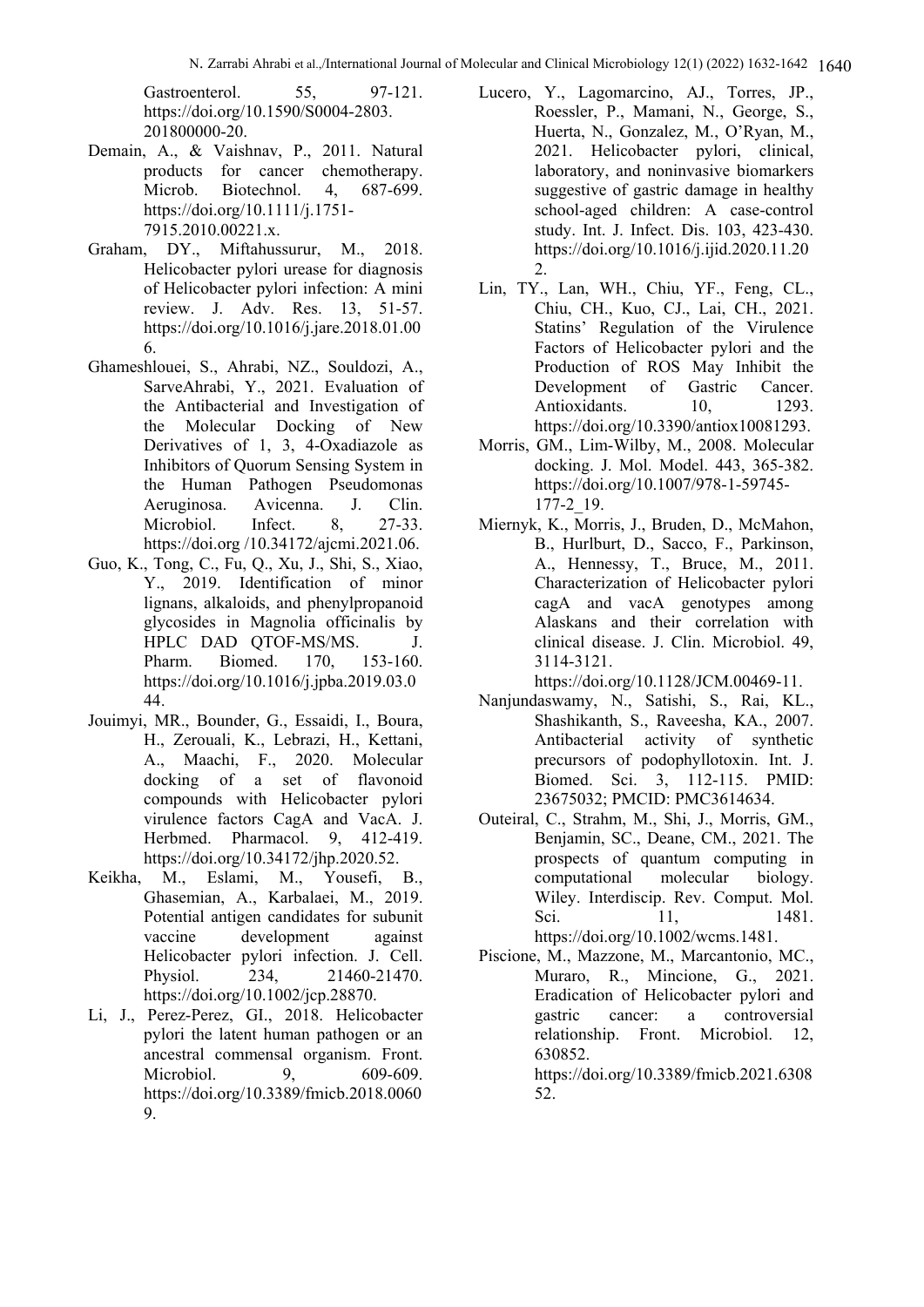1641 N. Zarrabi Ahrabi et al.,/International Journal of Molecular and Clinical Microbiology 12(1) (2022) 1632-1642

- Patwari, SB., Murali, MS., Jadhav, VB., 2018. Microwave Assisted Synthesis, Antimicrobial, and Cytotoxicity Activity of  $N$ - tert- butyl- 3-  ${Z-}$  (arylamino) pyrimidin -  $4 - y$ l] amino} Benzenesulfonamides. J. Heterocycl. Chem. 55, 2911-2918. https://doi.org/10.1002/jhet.3364.
- Qi, YL., Liao, F., Zhao, CQ., Lin, YD., Zuo, MX., 2005. Cytotoxicity, apoptosis induction, and mitotic arrest by a novel podophyllotoxin glucoside, 4DPG, in tumor cells. Acta Pharmacol. Sin. 26, 1000-1008. https://doi.org/10.1111/j.1745- 7254.2005.00148.x.
- Rawla, P., Barsouk, A., 2019. Epidemiology of gastric cancer: global trends, risk factors and prevention. Prz. Gastroenterol. 14, 26-38.

https://doi.org/10.5114/pg.2018.80001.

- Rocha, MP., Campana, PR., Scoaris, DD., Almeida, VL., Lopes, JC., Shaw, JM., Silva, CG., 2018. Combined in Vitro Studies and in Silico Target Fishing for the Evaluation of the Biological Activities of Diphylleia cymosa and Podophyllum hexandrum. Molecules. 23, 3303. https://doi.org/10.3390/molecules23123 303.
- Su, T., Li, F., Guan, J., Liu, L., Huang, P., Wang, Y., Qi, X., Liu, Z., Lu, L., Wang, D., 2019. Artemisinin and its derivatives prevent Helicobacter pylori-induced gastric carcinogenesis via inhibition of NF-κB signaling. Phytomedicine. 63, 152968. https://doi.org/10.1016/j.phymed.2019.1 52968.
- Smith, S., Fowora, M., Pellicano, R., 2019. Infections with Helicobacter pylori and challenges encountered in Africa. World. J. Gastroenterol. 25, 3183-3195. https://doi.org/10.3748/wjg.v25.i25.318 3.
- Sharma, S., Sharma, YP., Bhardwaj, C., 2018. Development and validation of HPLC UV method for quantification of podophyllotoxin in Podophyllum hexandrum Royle. J. Pharmacogn. Phytochem. 7, 3748-3752.
- Singh, M., Chaudhry, P., Fabi, F., Asselin, E., 2013. Cisplatin-induced caspase activation mediates PTEN cleavage in ovarian cancer cells: a potential mechanism of chemoresistance. BMC cancer. 13, 1-9. https://doi.org/10.1186/1471-2407-13- 233.
- Sadeghi, I., Behmanesh, M., Chashmi, NA., Sharifi, M., Soltani, BM., 2015. 6- Methoxy podophyllotoxin induces apoptosis via inhibition of TUBB3 and TOPIIA gene expressions in 5637 and K562 cancer cell lines. Cell Journal (Yakhteh). 17, 502-509. https://doi.org/10.22074/cellj.2015.10.
- Smith, R., Andrews, K., Brooks, D., Fedewa, SA., Manassaram Baptiste, D., Saslow, D., Brawley, OW., Wender, RC., 2017. Cancer screening in the United States, 2017: a review of current American Cancer Society guidelines and current issues in cancer screening. CA Cancer J. Clin. 67, 100-121. https://doi.org/10.3322/caac.21392.
- Sharma, A., Sidhu, GP., Araniti, F., Bali, AS., Shahzad, B., Tripathi, DK., Brestic, M., Skalicky, M., Landi, M., 2020. The role of salicylic acid in plants exposed to heavy metals. Molecules. 25, 540. https://doi.org/10.3390/molecules25030 540.
- Tanwar, AK., Dhiman, N., Kumar, A., Jaitak, V., 2021. Engagement of phytoestrogens in breast cancer suppression: Structural classification and mechanistic approach. Eur. J. Med. Chem. 213, 113037. https://doi.org/10.1016/j.ejmech.2020.1 13037.
- Umesha, B., Basavaraju, YB., Mahendra, C., 2015. Synthesis and biological screening of pyrazole moiety containing analogs of podophyllotoxin. Med. Chem. Res. 24, 142-151. https://doi.org/10.1007/s00044-014- 1100-3.
- Umesha, B., Basavaraju, Y., 2014. Synthesis and pharmacological studies of new pyrazole analogues of podophyllotoxin. Russ. J. Bioorganic. Chem. 40, 467-476. https://doi.org/10.1134/S106816201404 013X.